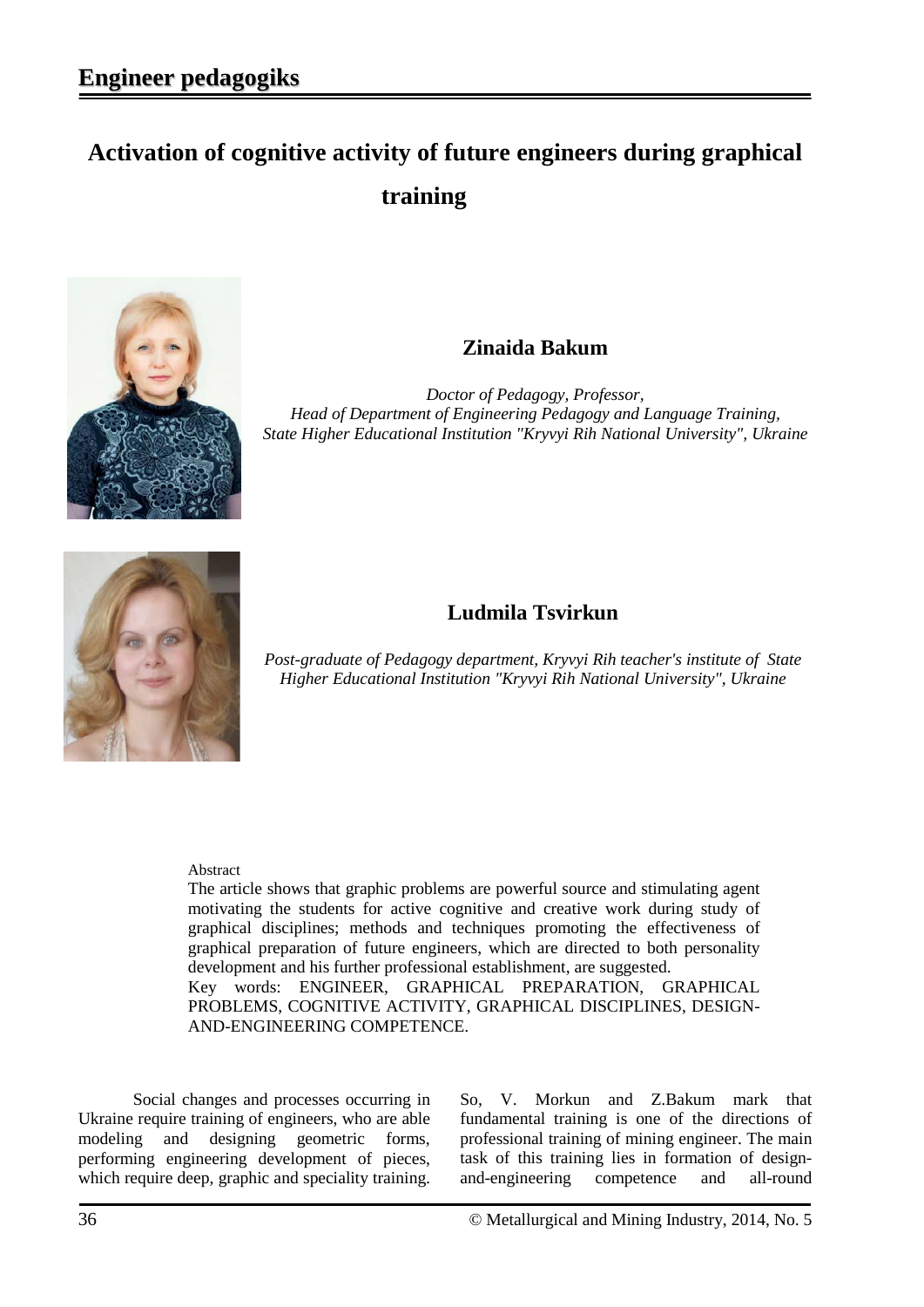development of the student as a personality, who strives to further benefication and growth of educational potential [3, p. 105]. That is why under current conditions future specialist should be able to fulfill research-and-development and inventor's work; to acquire knowledge using own resources for creative activity; to know the approaches of engineering creativity, which will provide the possibility for graduate to correspond new market needs.

Readiness of engineers for work in modern manufacturing environment and growth of their professionality depends on the quality of digestion of theoretical and practical material. This requires study arrangement, during which the students strive to active mental efforts and search of simple and rational algorithms of tasks solution during graphic training. A. Esaulov marks that the usage of tasks during study is a potent incitement of mental activity of students focused on the realized and independent acquiring of knowledge [2, с. 49]. So graphic disciples should be ensured with tasks, which will motivate future engineers to cognitive activity and application of acquired knowledge during further study at university.

That is why graphic training should be fulfilled in respect with needs of future professional activity and should provide activation of cognitive and creative activity. This is emphasized by L. Anisimova, who considers that graphic tasks promote cognitive activity, during solution various hypotheses should be made, which are the elements of creative activity during the process of solution search [1, p. 150-151]. This will contribute deep digestion of educational material, which requires application of various methods and techniques, which contribute the development of creative and independent abilities and motivation for study of graphical disciplines.

It should be marked that activation of cognitive activity of future engineers is an important problem of modern pedagogics, solution of this problem directed to the increase of effectiveness of graphical training. Scientists, who research the problem of formation of educational-cognitive activity (N. Bibik, S. Velichko, L. Vygotskiy, P. Gal'perin, A. Leont'ev, S. Rubinshteyn, A. Savchenko, V. Sukhomlinskiy, N. Talyzina, G. Shchukina) mark that activation of cognitive activity requires application of such methods and study approaches, which effectively influence on the increase of cognitive interest, purposefulness, responsibility during study of graphical disciplines for formation of skills necessary for future professional activity.

In coarse of cognitive activity there engrained the qualities necessary for future specialist: activity, creativeness, independence. That is why for successful graphical training, active study methods, which promote interest stimulation of students to study of graphical disciplines and move the students to discussions during collective solution of study-cognitive tasks, which positively influences not only on the development of the power to analysis and design, but on the listening art and elaborate hypotheses of other colleagues, are the most effective.

N. Chopova emphasizes that future engineers while solving graphical tasks should be confronted with difficulties but it should be according to student's possibilities. Choosing the tasks, teacher analyses procedures of cognitive activity necessary for task solution, considers students' knowledge, models in his mind's eye some situations with which future engineers may meet while working [5, p. 106]. Thereafter such active teaching methods should be applied during study of graphical disciplines: problem (problem teaching, partially searching, investigatory), discussions, directed on the development of personality and his further professional establishment.

Besides that during implementation of active methods of study it is necessary to observe the algorithm of gradual complication of the tasks taking into account individual abilities of students. Correctly chosen graphical tasks will allow to repeat, systematize and reinforce theoretical material, which will allow to activate cognitive activity during study of graphical disciplines. During development of such tasks, psychological and didactical conditions should be considered:

- Realization of the aim of proposed graphical task;
- Connection of tasks with theoretical topics of the course;
- Sequence and systemacity of suggested tasks (when previous task helps to prepare for data digestion);
- Variety of tasks according to the content and complexity;
- Gradual complication of suggested tasks in respect with individual possibilities of students;
- Determination of optimal quantity of tasks enough for digestion and consolidation of certain topic.

In the context of the problem, which is being developed, it should be marked that for activation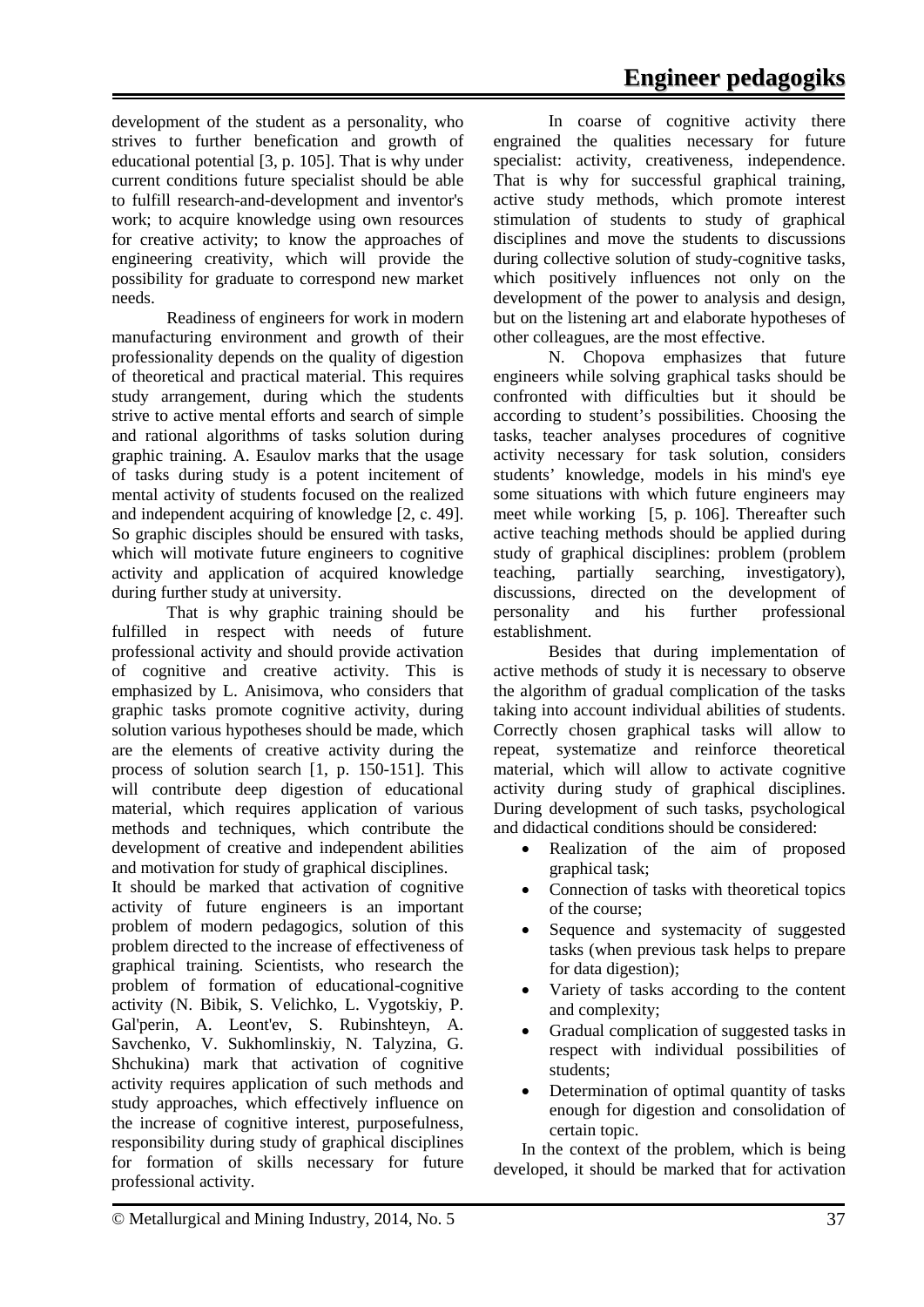## **Engineer pedagogiks**



**Figure 1.** Tasks for activation of cognitive activity of future engineers during graphical training

Thereafter future engineers are assured with the tasks, which promote the development of their creative abilities, activate their mental activity, informative search (analysis, hypothesizing, abstracting, comparison, synthesis, etc). During didactical processing of graphical task students should have clear formulation of condition

(worded description, graphical representation or clearly evident space model), they should be able to map back practical and theoretical material, develop purposefulness, responsibility and persistence in end of purpose. Teacher fulfills coordinating function, agreed upon with laws,